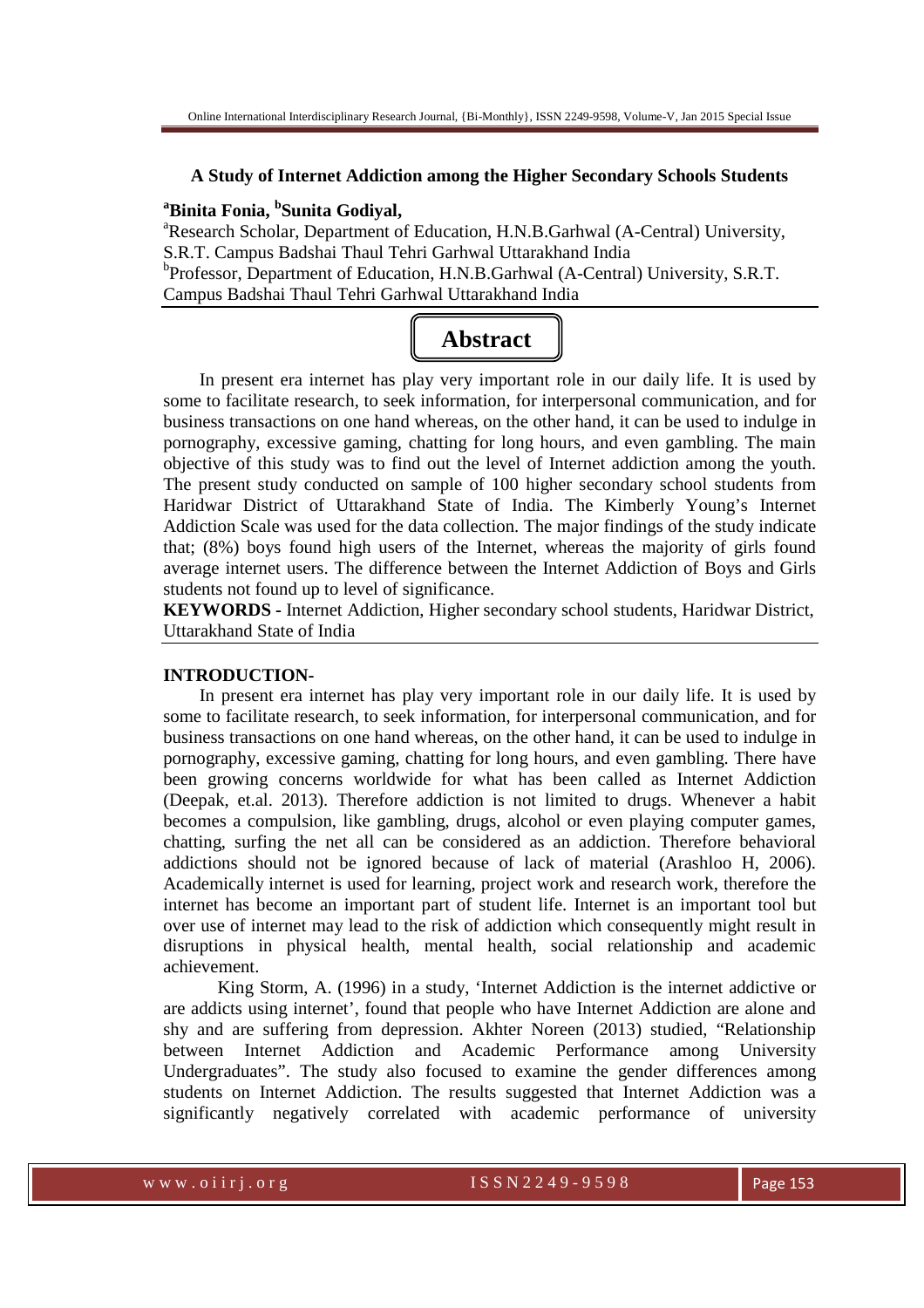undergraduates. Results also suggested gender difference in Internet Addiction. Male students had higher Internet Addiction than female ones.

 In India and in Uttarakhand (*which is the twenty seventh hilly state of India and having critical geographical features and cultural characteristics)* use of internet is enormous, especially in the young population. Hence, it is necessary to study pattern of internet usage in young adults in Indian setting. With this background, and being a teacher the researchers undertook the present problem to study for a close look on this issue. The study is delimited to the Haridwar district of Uttarakhand State.

# **Objectives-**

- 1. To know the level of Internet Addiction among the students.
- 2. To know the level of Internet Addiction among the boys and girls students.

**Hypotheses-** The hypotheses formulated for the study were:-

- 1. Girls and boys are most frequent user of Internet.
- 2. There exists no significant difference between the Girls and boys Internet Addiction.

## **Sample-**

In the present study, random sampling is used for the collection of data. A sample of 100 has been taken from Senior Secondary Schools of Haridwar district of Uttarakhand state of India.

# **Tool Used-**

 Internet Addiction Test (IAT) by Dr. Kimberly Young, is used for data collection. There were 20 questions with 6 options for each. The scoring for each option was done as follows:

F. Not Applicable=0;

A. Rarely  $= 1$ ;

- B. Occasionally  $= 2$ ;
- C. Frequently=3;
- D. Often  $= 4$ ;
- E. Always  $= 5$

# **Assessment of Internet Addiction Level:-**

 Internet Addiction Level among the students calculated on the basis of obtained points or scores by the students as given below is-

 $\geq 20-49$  points: can be included as an average on-line user. They may surf the web a bit too long at times, but they should have control over the Internet usage.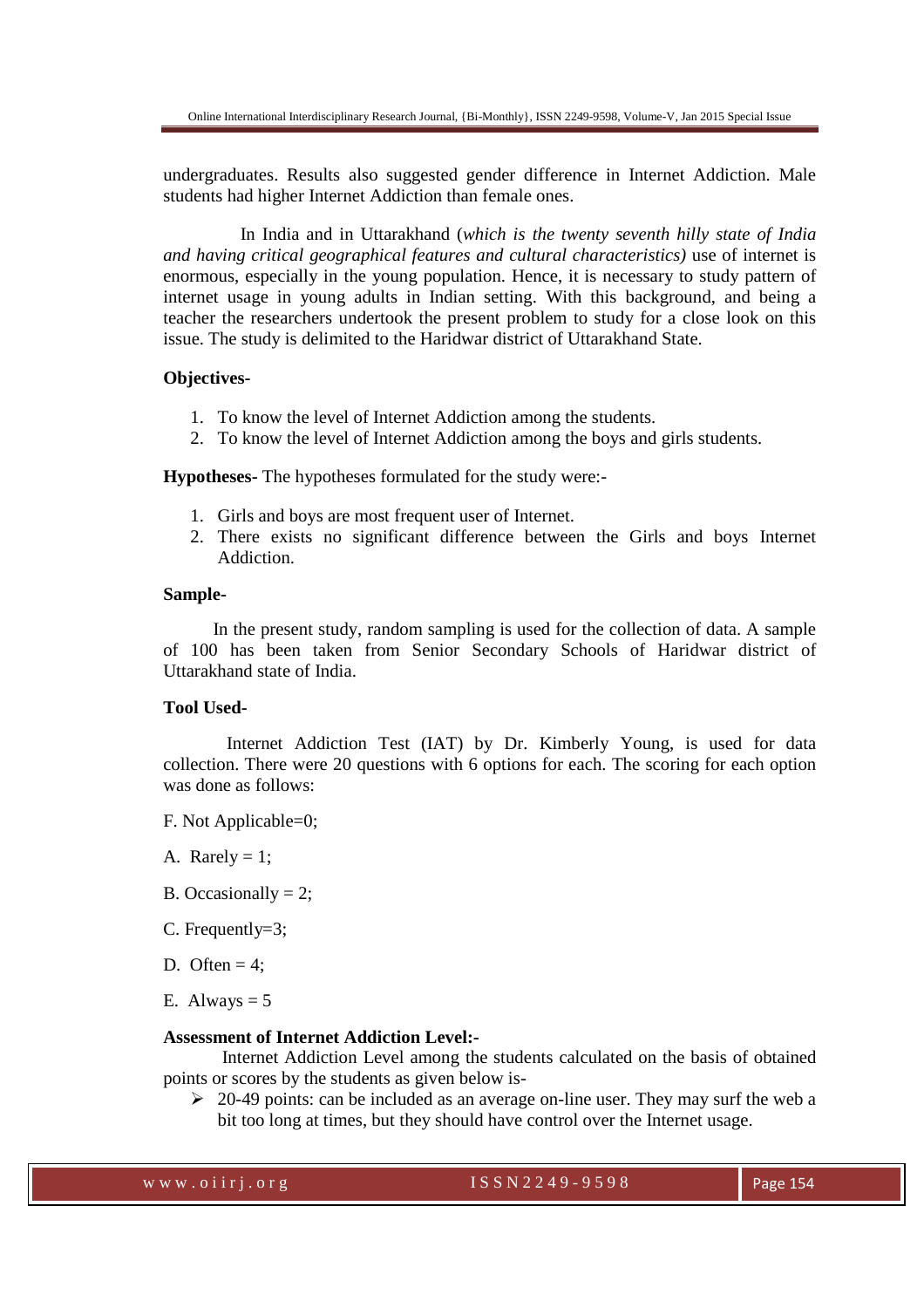- $\geq$  50-79 points: can be included as experiencing occasional or frequent problems because of the Internet. They can be considered as people those have the full impact of Internet on their life.
- $\geq$  80-100 points: can be included as a person that Internet usage is causing significant problems in their life. You should evaluate the impact of the Internet on your life and address the problems directly caused by your Internet usage.

# **Results and Discussion:-**

Scores were calculated for the Internet Addiction among the youth as follows:-

#### **Hypothesis-01:-**

Girls and Boys are most frequent user of Internet.

### **Table: 01**

|              | No.        | <b>No. Students</b><br><b>Obtained</b><br>Scores between<br>20-49 | <b>Students Obtained</b><br><b>Scores between</b><br>50-79 | <b>Students Obtained</b><br><b>Scores between</b><br>80-100 |
|--------------|------------|-------------------------------------------------------------------|------------------------------------------------------------|-------------------------------------------------------------|
| <b>Girls</b> | 50         | 27 (54%)                                                          | 23 (46%)                                                   | $0(0\%)$                                                    |
| <b>Boys</b>  | 50         | 22 (44%)                                                          | 24 (48%)                                                   | 4(8%)                                                       |
| <b>Total</b> | <b>100</b> | 49 (49%)                                                          | 47(47%)                                                    | 4(4%)                                                       |

# **Level of Internet Use**

Table 01, exhibits the level of Internet use by the Student. 54% Girls student obtained scores in between 20-49 points, which shows that maximum no of girls are using on line average, whereas 46% of girls student found frequent user of Internet but fortunately no girls student found to be Internet addicted. Only 8% of Boys found Internet Addicted or high user of Internet, 44% of boys found in category of average Internet users and 24% of boys found in category of frequent online or frequent Internet users. Whereas, the overall percentage of high user of Internet is found only 4%, the percentage of frequent user of internet is found 47% and the percentage of average user of Internet is found 49%.

 Hence, the hypothesis that, 'Girls and Boys are most frequent user of Internet' is partially accepted in case of boys students.

**Hypothesis- 02-** There exists no significant difference between the Girls and boys Internet Addiction.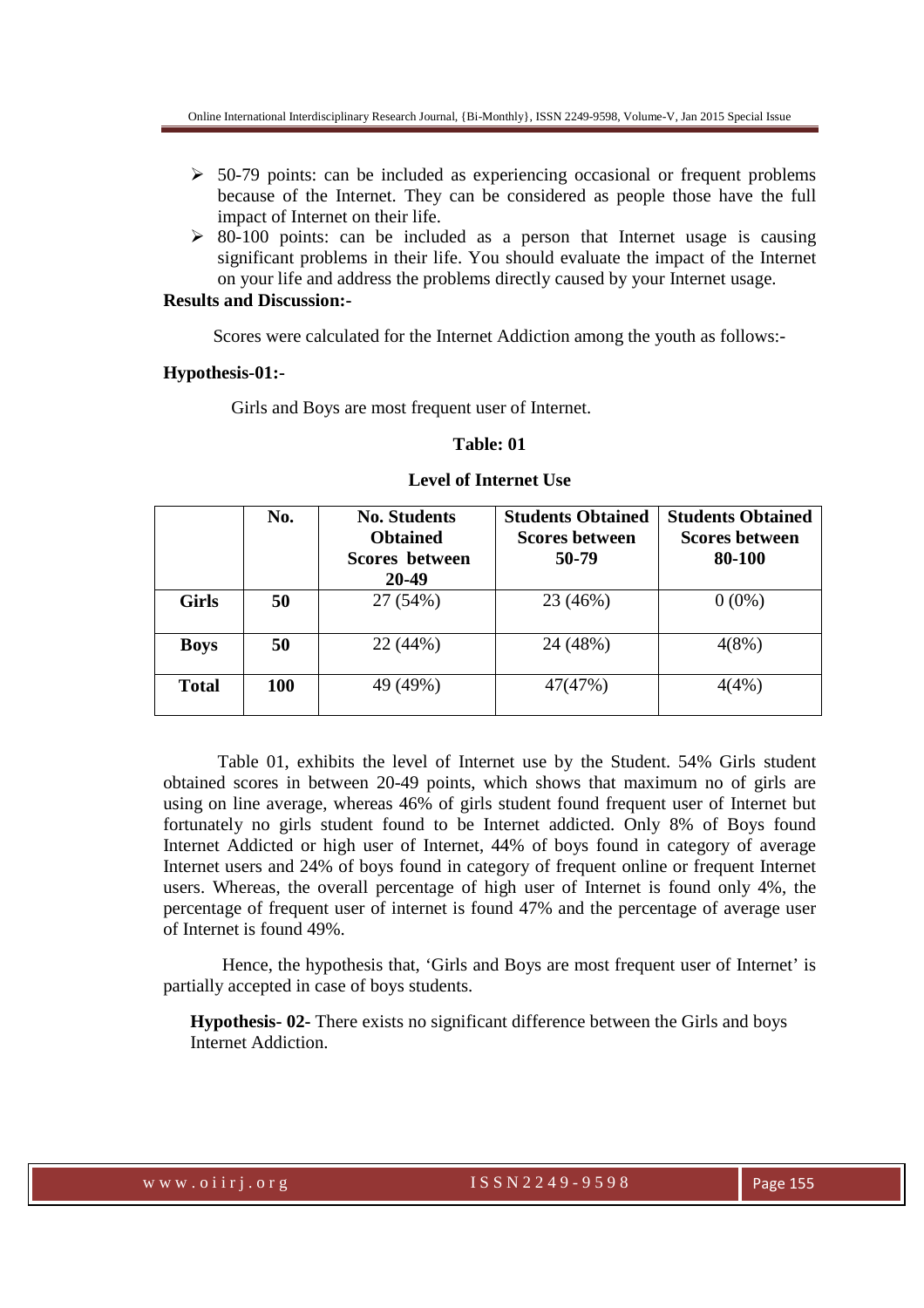# **Table: 2**

## **Difference between the Level of Internet Addiction of Girls and Boys Students**

| Gender      |    | <b>Mean</b> | <b>SD</b> | t-value            |  |
|-------------|----|-------------|-----------|--------------------|--|
| Girls       | 50 | 42.04       | 17.42     | 0.112<br><b>NS</b> |  |
| <b>Boys</b> | 50 | 41.66       | 17.47     |                    |  |

df=98 significant at 0.05 level

 Table- 02 shows the difference between the level of Internet Addiction between the girls and boys students, girls obtained high mean score (m=42.04) in comparison to boys (m=41.66), whereas the t-value found not to be significant at 0.05 level of significance for df 98, because the t-value of at 0.05 level is 1.98, whereas the calculated t-value is 0.112 is much lesser than this table value, therefore this is not significant at this level.

 Hence, the hypothesis that, 'There exists no significant difference between the Girls and boys Internet Addiction' stands to be accepted.

## **Conclusions and Suggestions-**

It is appeared after the analysis of various tables that-

- (1) Those students, who obtained 20-49 scores, are average on-line users. They may surf the web a bit too long at times, but they have control over their usage.
- (2) Those students, who obtained 50-79 scores, are experiences occasional or frequent problems because of the internet. They consider as parsons those have full impact of Internet on their life.
- (3) Those students who scored 80-100 points, their internet usage is causing significant problems in their life in terms of family relationship, mental disorder, anxiety, stress and depression etc.

 The findings of this study showed that the rate of internet addiction is greater in boys than in girls (8% and 0% respectively); this may be because off the social, economical and educational situations of this hill state. The findings of this study brought certain issues in to sharper focus and there is a need for further study in order to have a thorough probe in the subject matter. It is believed that such type of subsequent approach would enrich the literature further. The study can be attempted from different angles so as to make justice with the present theme.

## **REFERENCES**

- Arashloo, H. (2006).The survey and comparison of Internet on identity and mental health Persian. [Dissertation]. Tehran: Islamic Azad University, Rood-e-hen Branch.
- Goel, Deepak, Alka Subramanyam, and Ravindra Kamath (2013): Prevalence of Internet Addiction and Association of any Psychopathology in College Going

w w w . o i i r j . o r g i set of the SSN 2 2 4 9 - 9 5 9 8 Page 156